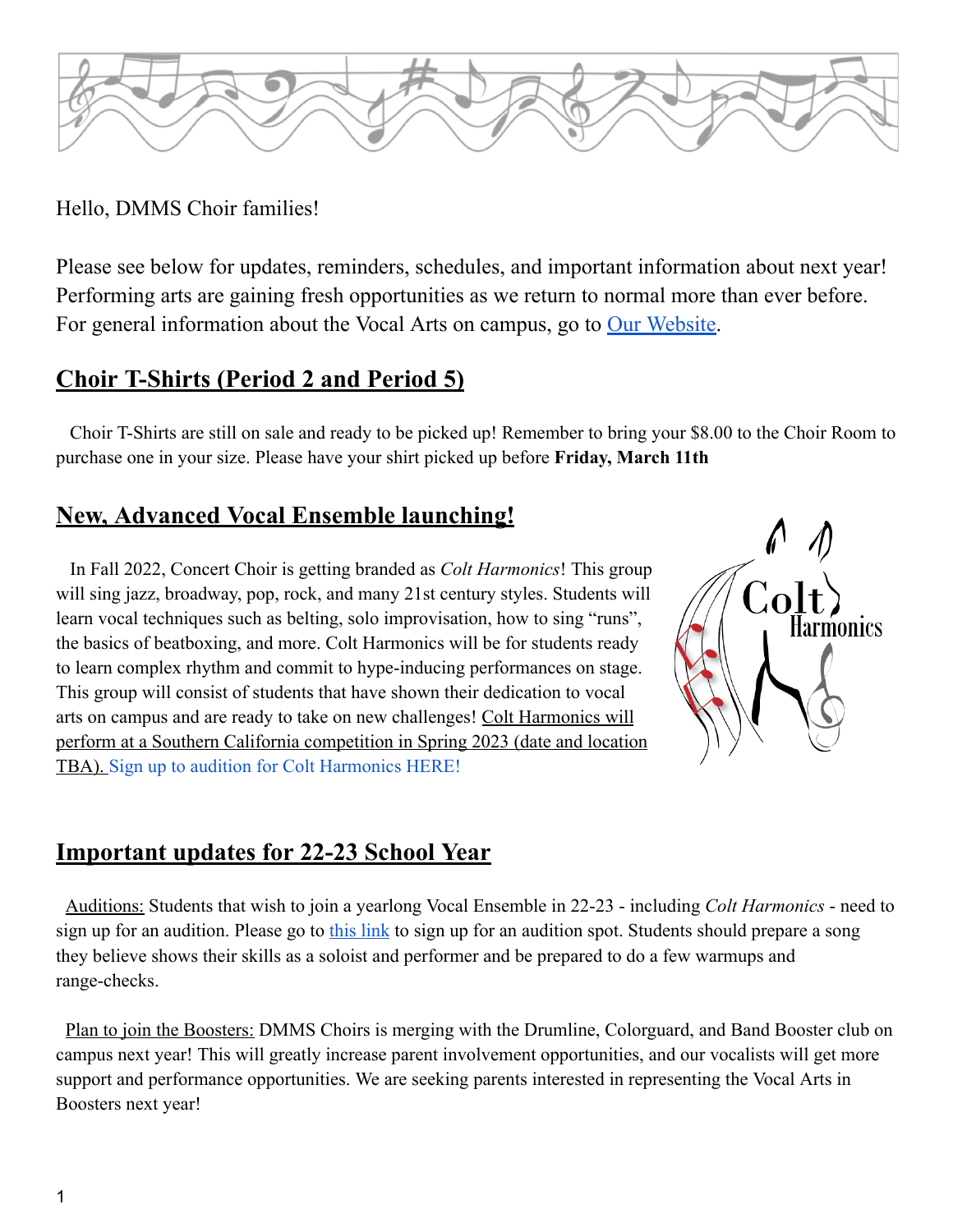Parent Meeting: Parents are invited to come to the Parent Meeting on Thursday, March 10th at 6:30 PM. The Meeting will be in person, in the Choir Room, with an optional Zoom link for virtual attendance. We will discuss performance events scheduled for the 22-23 school year, how you can get involved in planning vocal events, and how the Boosters merge will affect the Choir program.

### **New Performance Event (***Period 2, Chamber Choir only)*

#### Date: Friday, March 11th, 2022

Event: Students will perform for Monte Vista Elementary Students at an assembly. *Students will not miss any classes, as they perform during their choir period.* **Permissions slips will be provided on Tuesday, February 22nd, 2022.**

| Time:             | Location:                     | Event:                                                                              |  |
|-------------------|-------------------------------|-------------------------------------------------------------------------------------|--|
| 9:00 AM           | <b>DMMS</b> Front Parent Loop | Period 2 Students get on bus to Monte Vista Elementary                              |  |
| $9:05 \text{ AM}$ |                               | Bus departs for Monte Vista Elementary                                              |  |
| 9:15 AM           | Monte Vista Elementary        | P2 Students arrive at Monte Vista, warm up to perform music for Elementary students |  |
| $9:25 \text{ AM}$ |                               | Students perform for Elementary students                                            |  |
| $9:45 \text{ AM}$ |                               | Students watch Theater Arts perform for Elementary Students                         |  |
| $10:20$ AM        |                               | Students board bus to return to DMMS                                                |  |
| $10:30$ AM        | <b>DMMS</b> Front Parent Loop | Student returns to DMMS, resumes Block 1 in Choir Room until break                  |  |

## **Dress Rehearsal Times - reminder of update** *(all Periods)*

Reminder! Dress Rehearsals (on Wednesday, March 16 and Wednesday, May 18) have been updated to **after school, between 2:00-3:15 PM!** This is for your convenience, so you do not have to take your child home then return them to school. Mark your calendars. Please see the Upcoming Events Table at the end of this newsletter for detailed dates and times.

## **Angels Baseball is returning for DMMS Choirs!**

Angels fan? You're in luck. DMMS Yearlong Vocalists will be singing the Star Spangled Banner before the Angels game on September 28th, 2022. After singing on the field, we will watch the ball game together. Save the date!





# **May Field Trip** *(Yearlong Only)*

**Ticket purchasing:** The **ASB** Spirit Store is accepting money for the May 14th Music in the Parks-Knott's Festival. Please purchase your student's ticket before Friday, March 4th.